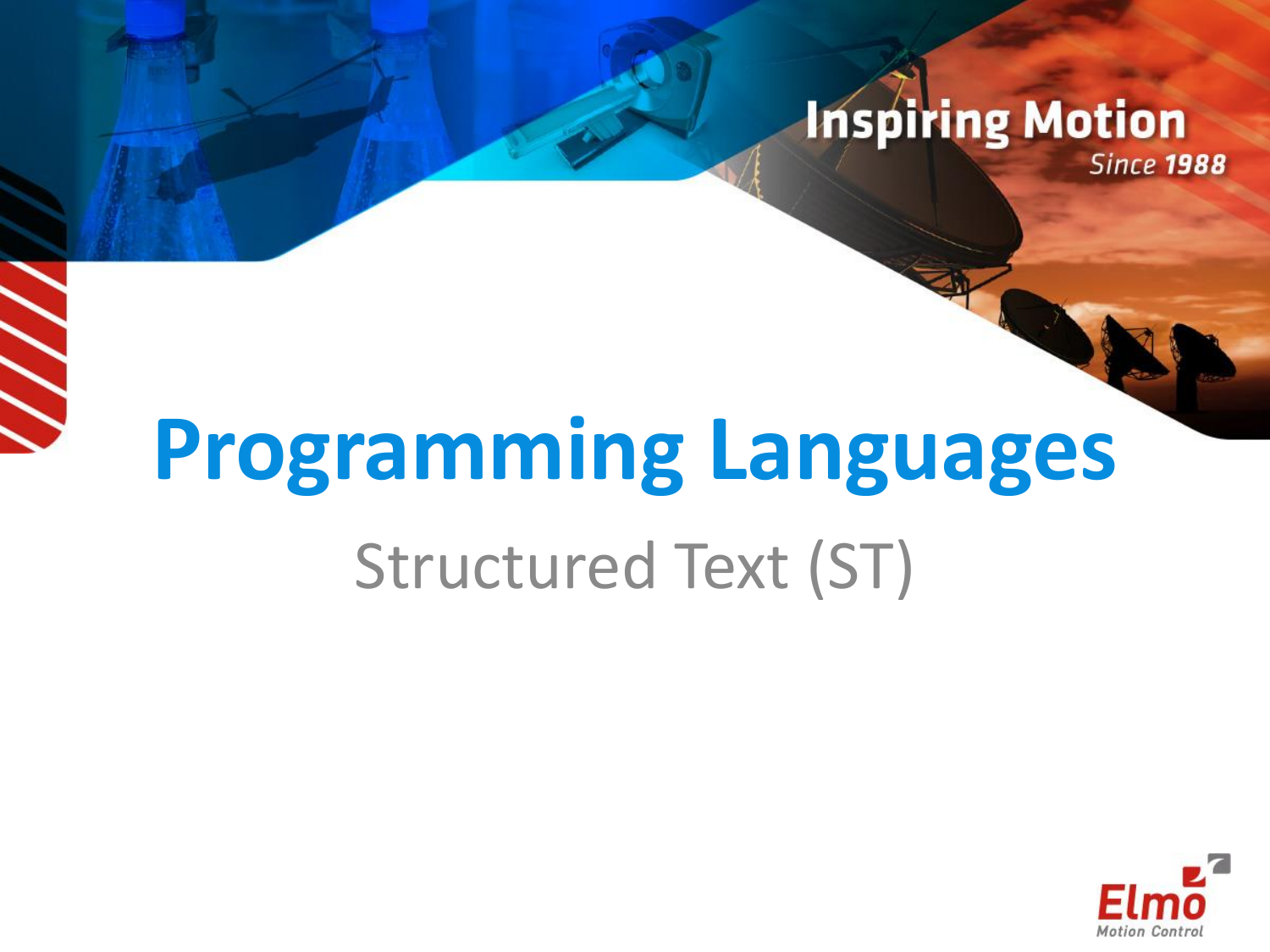

#### **2** Comments

- Begin with "(\*"
- $\bullet$  End with "\*)"
- **Anywhere in the program**
- **2** Several lines
- **2** Cannot be nested

```
(* My comment *)
a := d + e;
(* A comment can also 
   be on several lines *)
b := d * e;
c := d - e; (* My comment *)
```
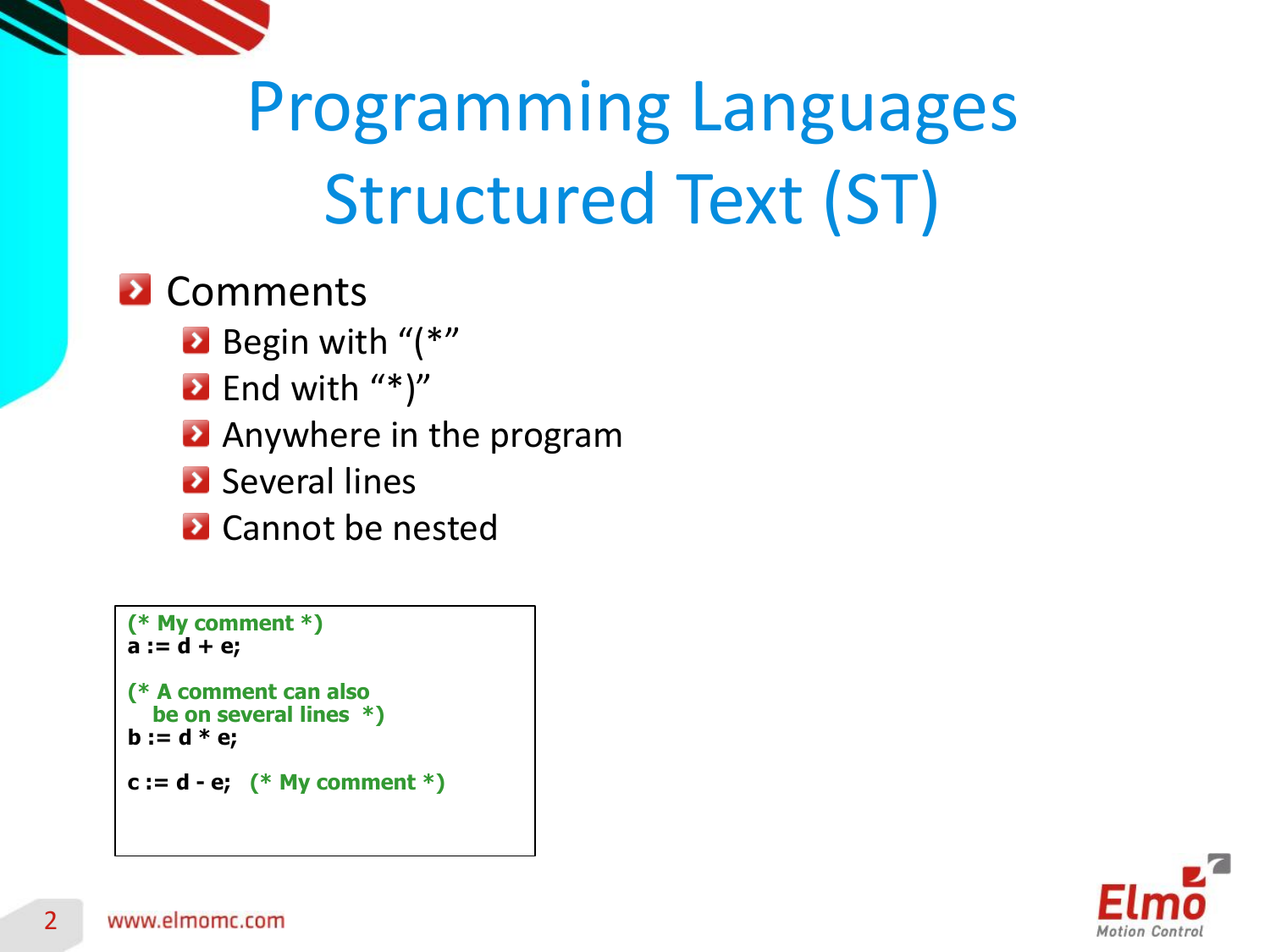

#### **Expressions**

**Each statement describes an action and may include** evaluation of complex expressions.

#### **An expression is evaluated:**

- **E** From the left to the right
- **A** According to the default priority order of operators
- **D** The default priority can be changed using parenthesis
- **A** Arguments of an expression can be:
	- **2** Declared variables
	- **D** Constant expressions
	- **2** Function calls

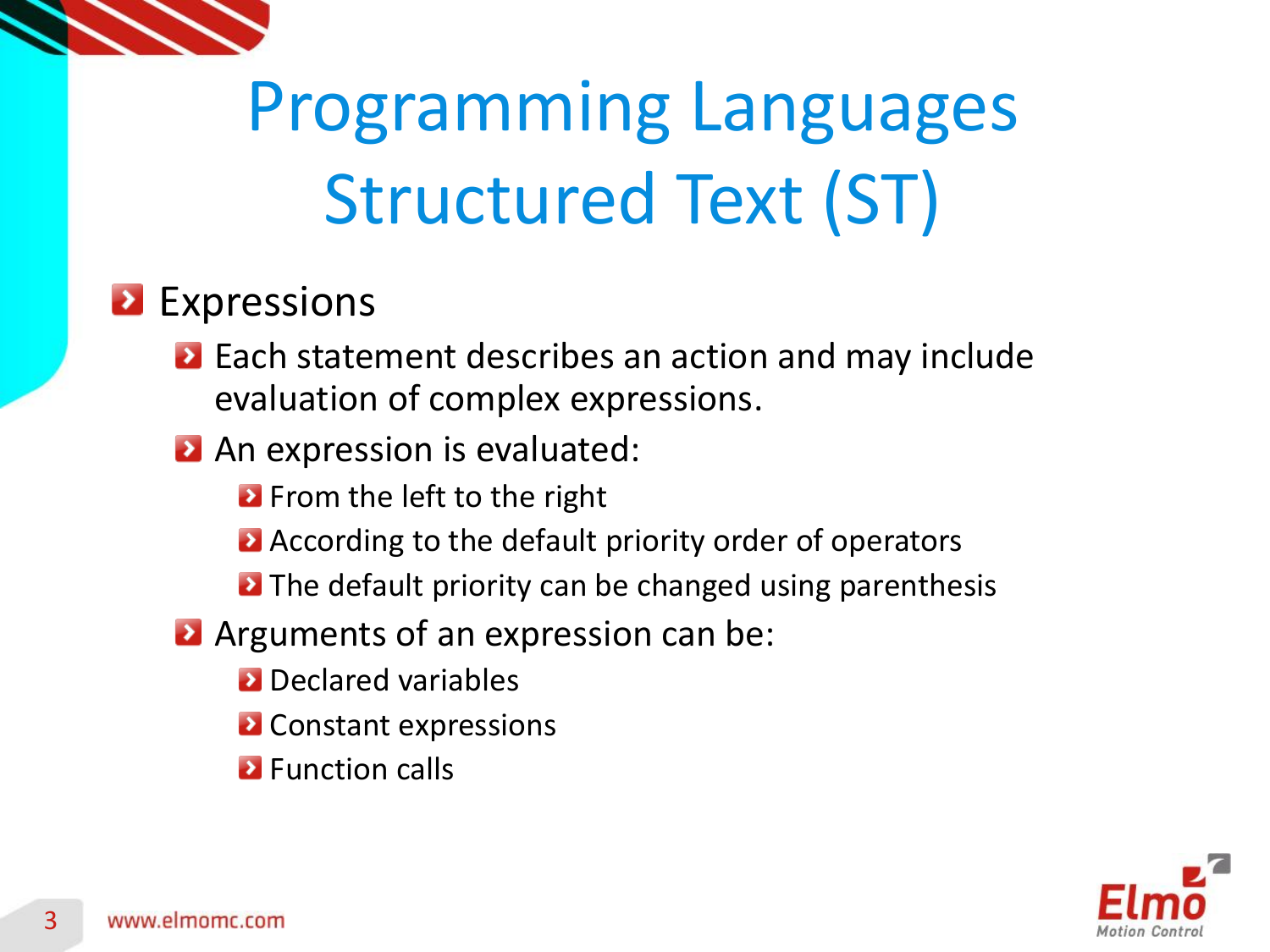

**D** Operators  $\bullet$  - ( ...) NOT ( ... )  $\bullet$  \*\* (power)  $\bullet$  \* /  $\rightarrow$  + - $\mathbf{a} \leq \mathbf{b} \leq \mathbf{c} = \mathbf{c} \leq \mathbf{c}$  (comparisons) **AND** (you can use "&") **D** OR **2** XOR



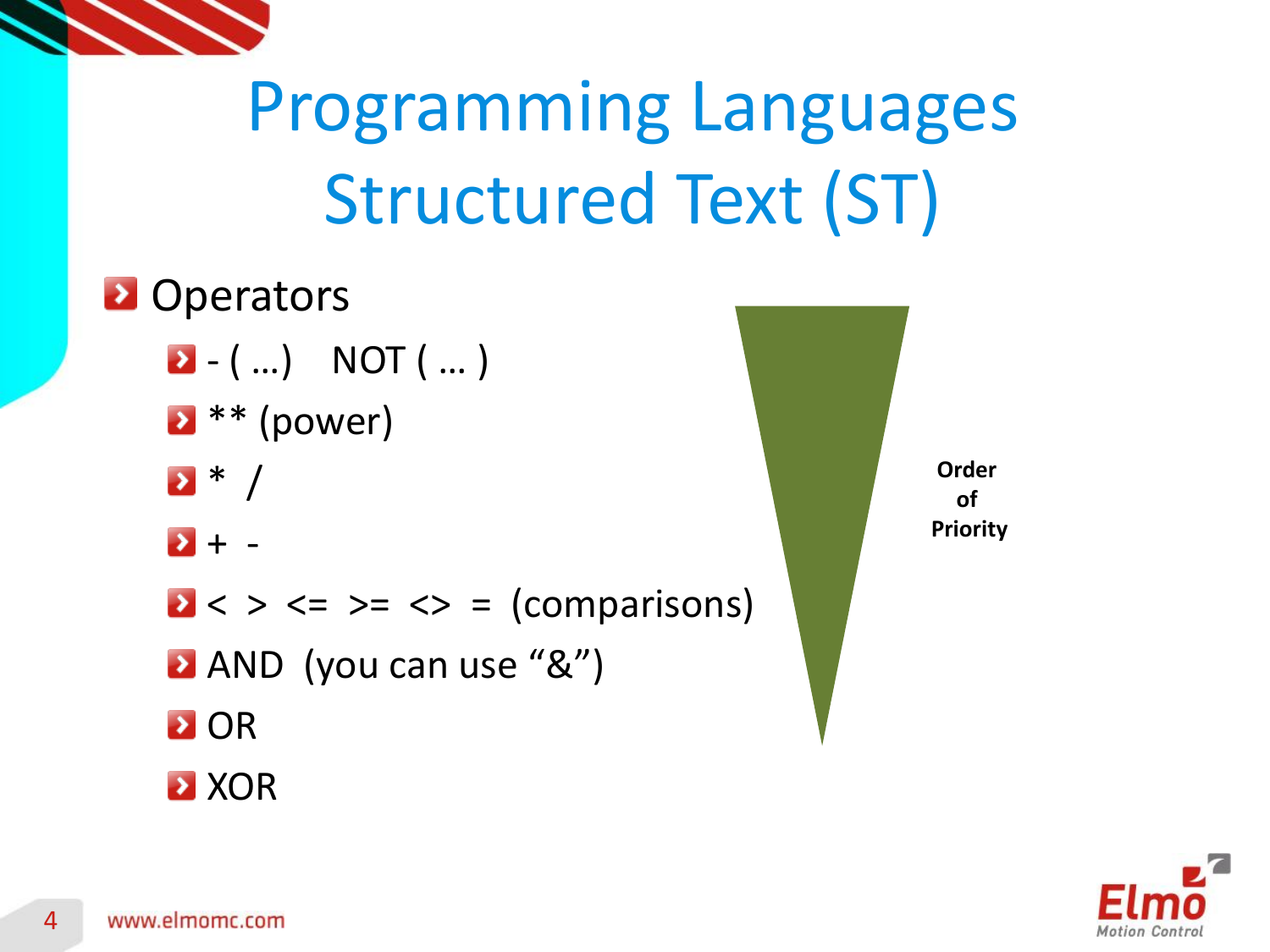

### **D** IF / THEN / ELSE / ELSIF / END IF

- **2** Conditional execution of statements.
- **D** One or several ELSIF are allowed.

```
IF a = b THEN
    c := 0;
ELSIF a < b THEN
    c := 1;
ELSE
    c := -1;
END_IF;
```
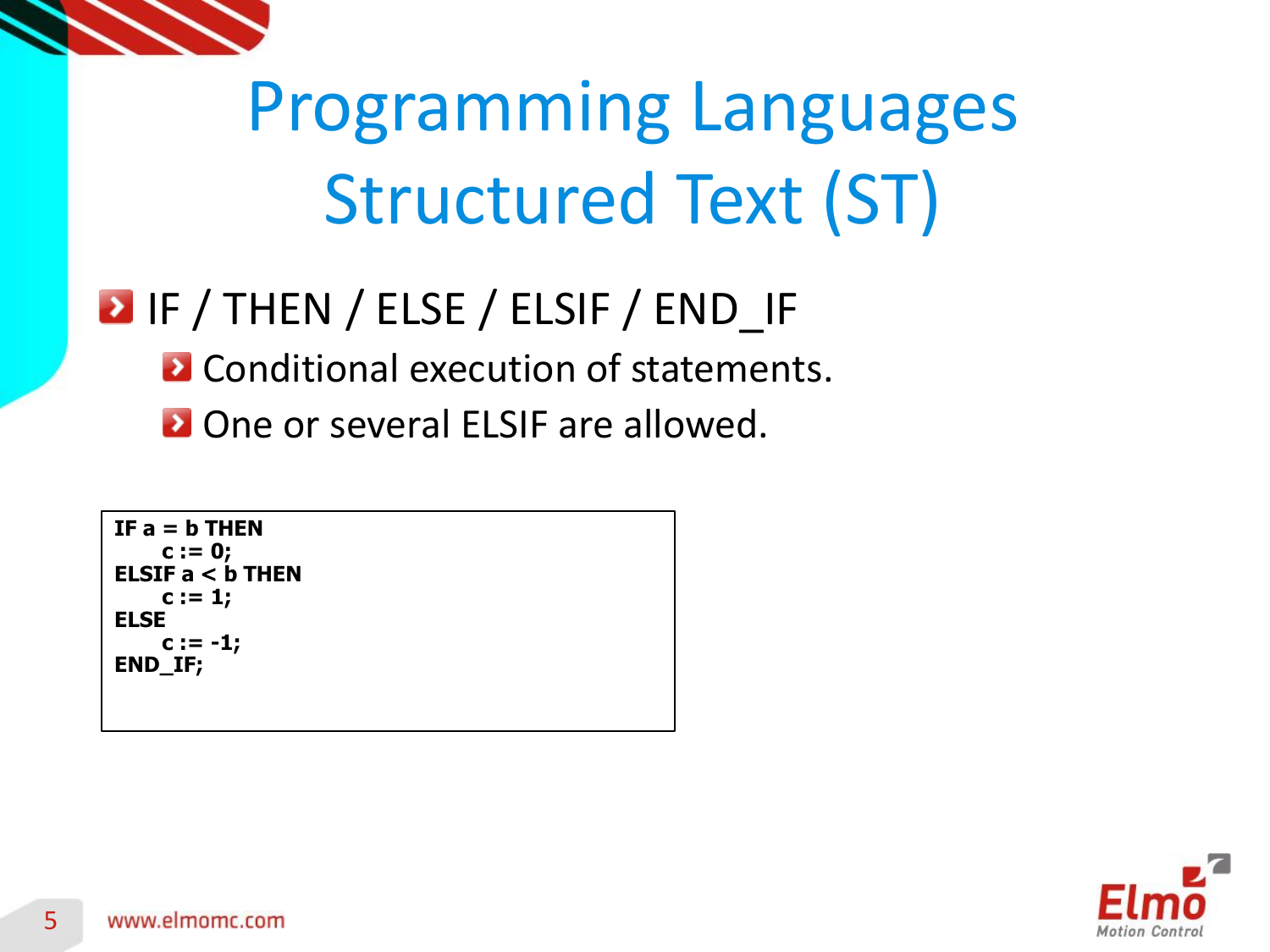

### **D** CASE / OF / ELSE / END CASE

**B** Switch between enumerated statements, according to the result of an expression.

**D** The selector can be any integer or a STRING.

```
CASE iChoice OF
  0:
   MyString := 'Nothing';
  1 .. 6,9:
    MyString := 'First case';
  7,10:
    MyString := 'Second case';
  ELSE
    MyString := 'Other case';
END_CASE;
```
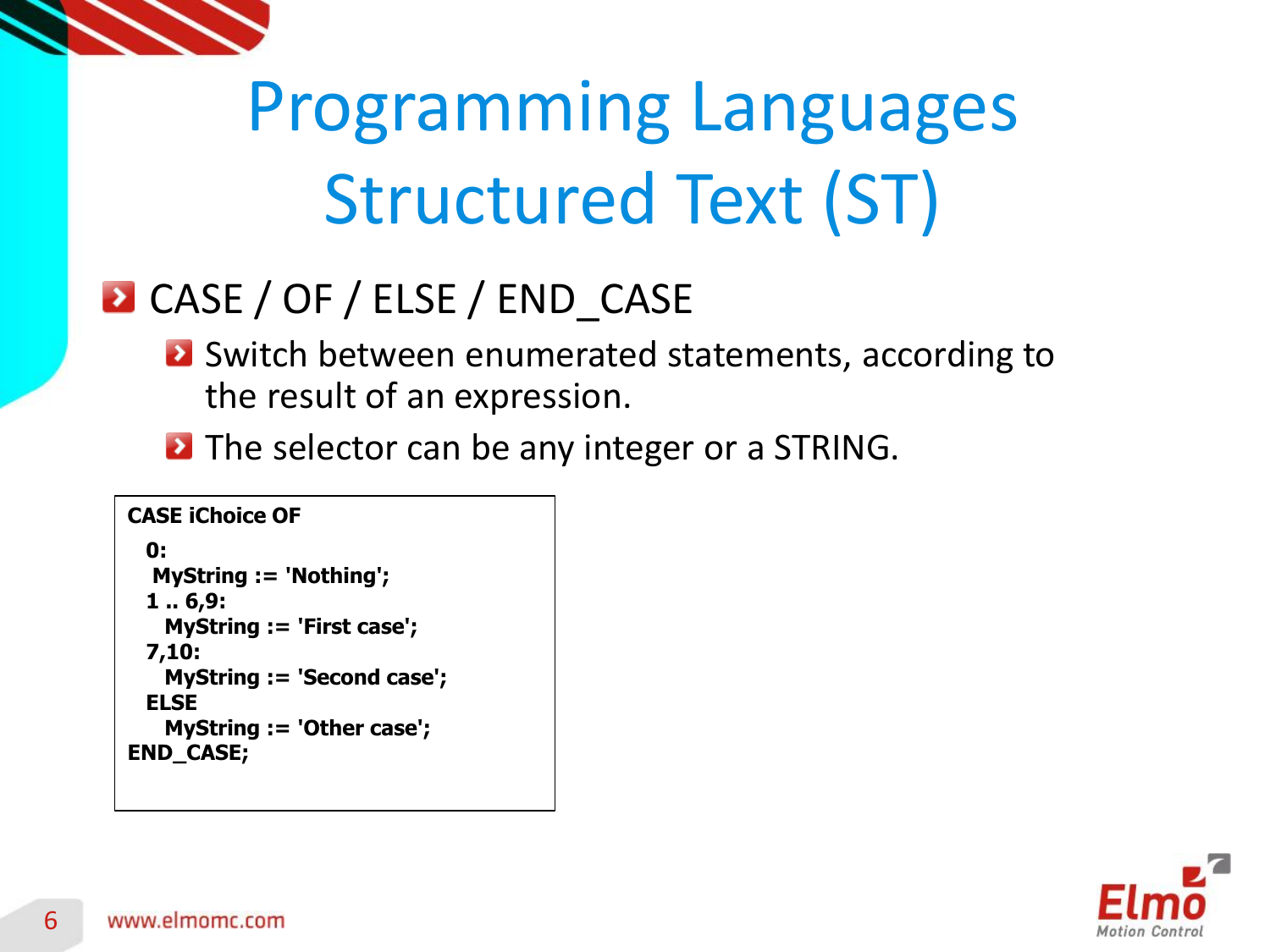

### **E** WHILE / DO / END WHILE

**E** Condition is evaluated before the statements.

- **D** Warnings:
	- **Loop instructions may lead to infinite loops that block the target** cycle.
	- **D** Never test the state of an input using this condition, because the input will not refresh before the next cycle.

#### **iCount := 0;**

**WHILE iCount < 100 DO iCount := iCount +1; MyVar := MyVar + 1; END\_WHILE;**

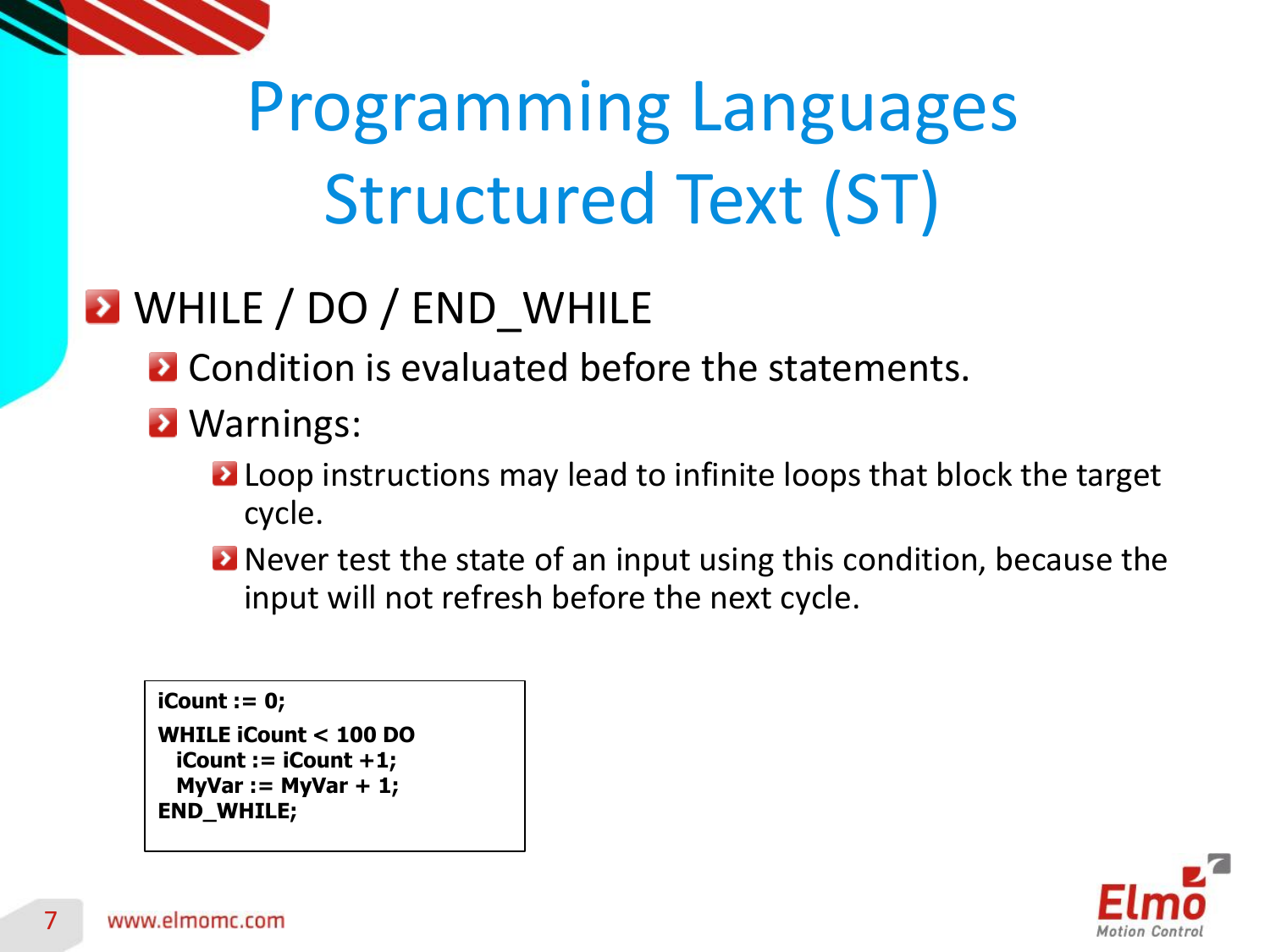

### **REPEAT / UNTIL / END REPEAT**

- **Repeat a list of statements.**
- **D** Condition is evaluated after the statements.
- **2** Warning:
	- **Loop instructions may lead to infinite loops that block the target** cycle.
	- **D** Never test the state of an input using this condition, because the input will not refresh before the next cycle.

**iCount := 0; REPEAT MyVar := MyVar + 1; iCount := iCount + 1; UNTIL iCount < 100 END\_REPEAT;**

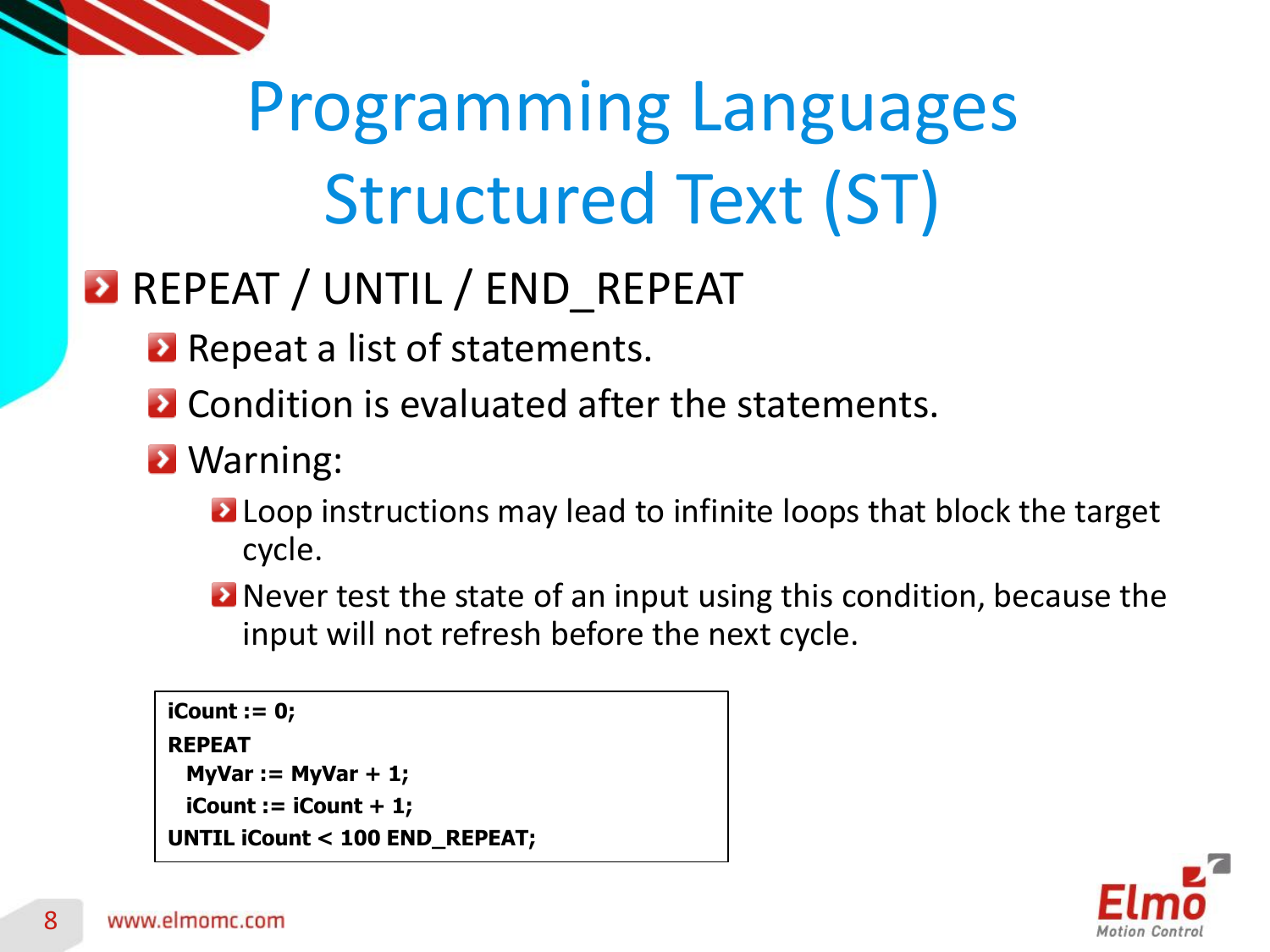

### **D** FOR / TO / BY / END\_FOR

- **Ifteration of statement execution.**
- **D** The "BY" statement can be omitted, the default value is 1.
- **2** Warning:
	- **Loop instructions may lead to infinite loops that block the target cycle.**
	- **D** Never test the state of an input using this condition, because the input will not refresh before the next cycle.

**FOR iCount := 0 TO 100 BY 2 DO**

**MyVar := MyVar + 1;**

**END\_FOR;**

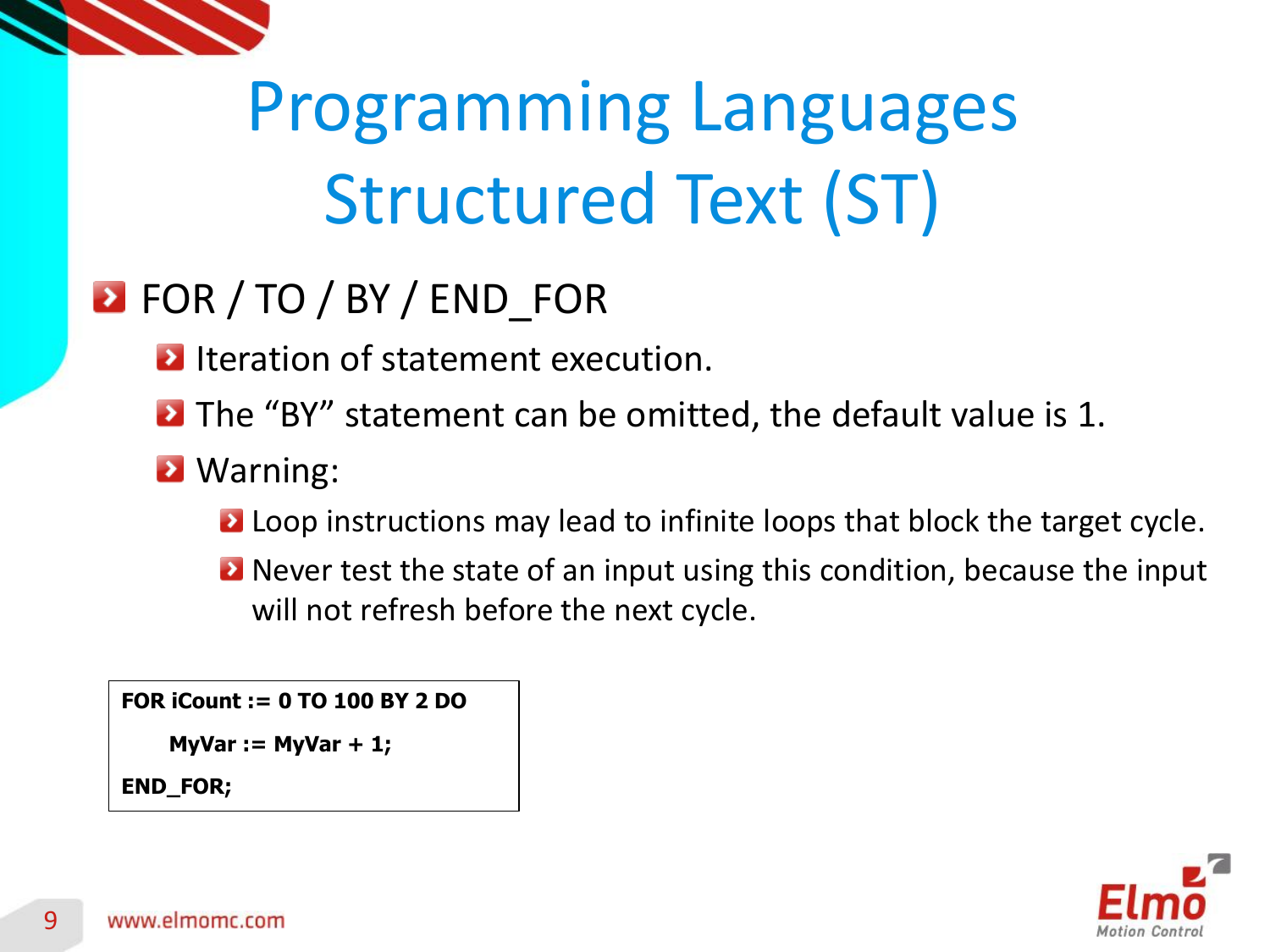

#### **P** Function

**D** To call a function in ST:

- **Enter its name, followed by the input parameters written between** parenthesis and separated by comas.
- **The function call may be inserted into any complex expression.**
- **A** A function call can be used as an input parameter of another function.

**a := MAX(b, c);**

**d := MAX(5, RAND(20));**

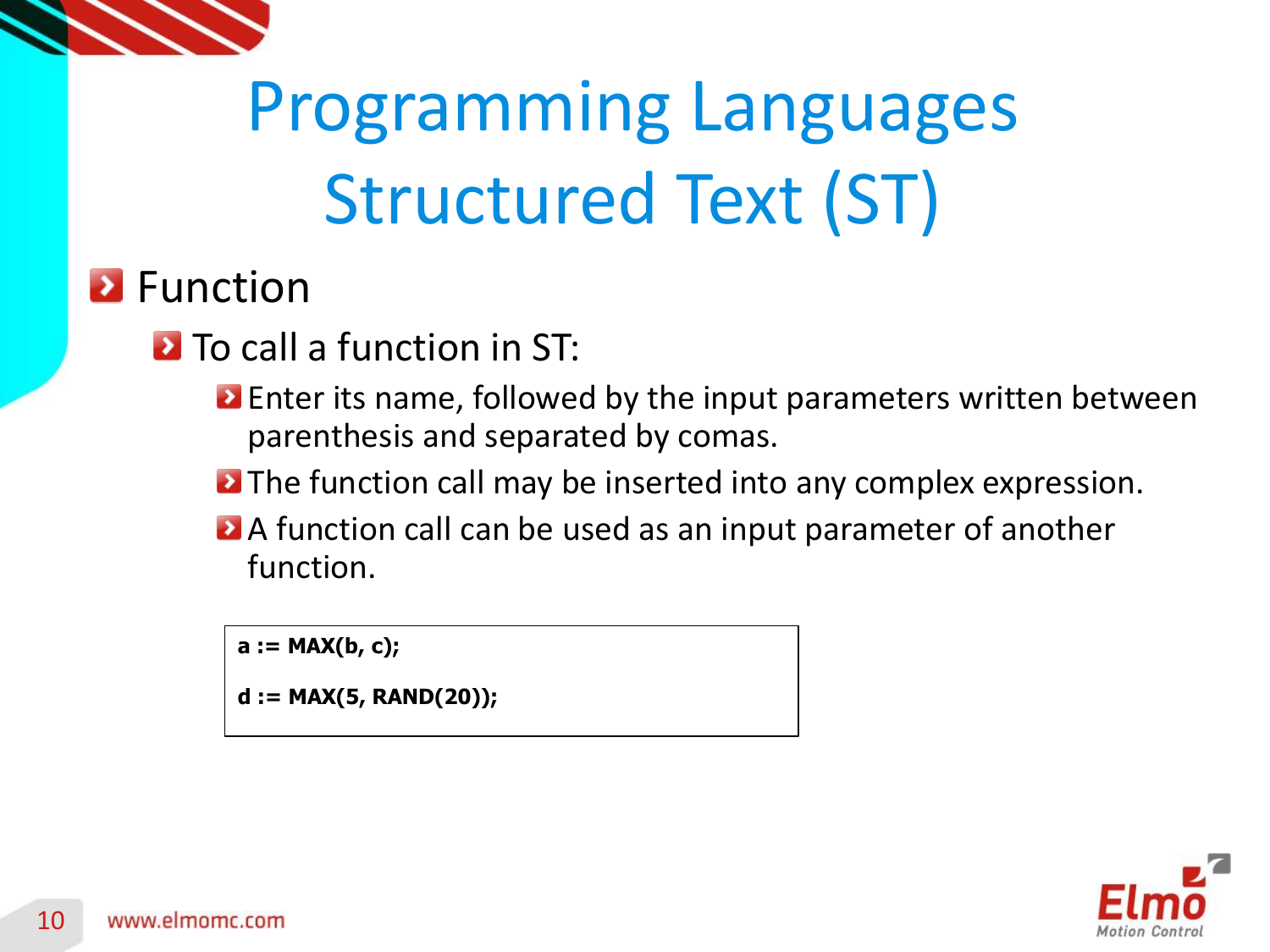

#### **2** Function Block

**D** To call a function block in ST:

**Declare an instance of the function block.** 

- **D** Use the instance name as instructed, followed by the input parameters written between parenthesis and separated by commas.
- **E** The outputs of the function block are stored in the instance.

**MyCTU(CU, RESET, PV); (\* FBlock call \*) Q := MyCTU.Q; (\* Get output \*) CV := MyCTU.CV; (\* Get output \*)**

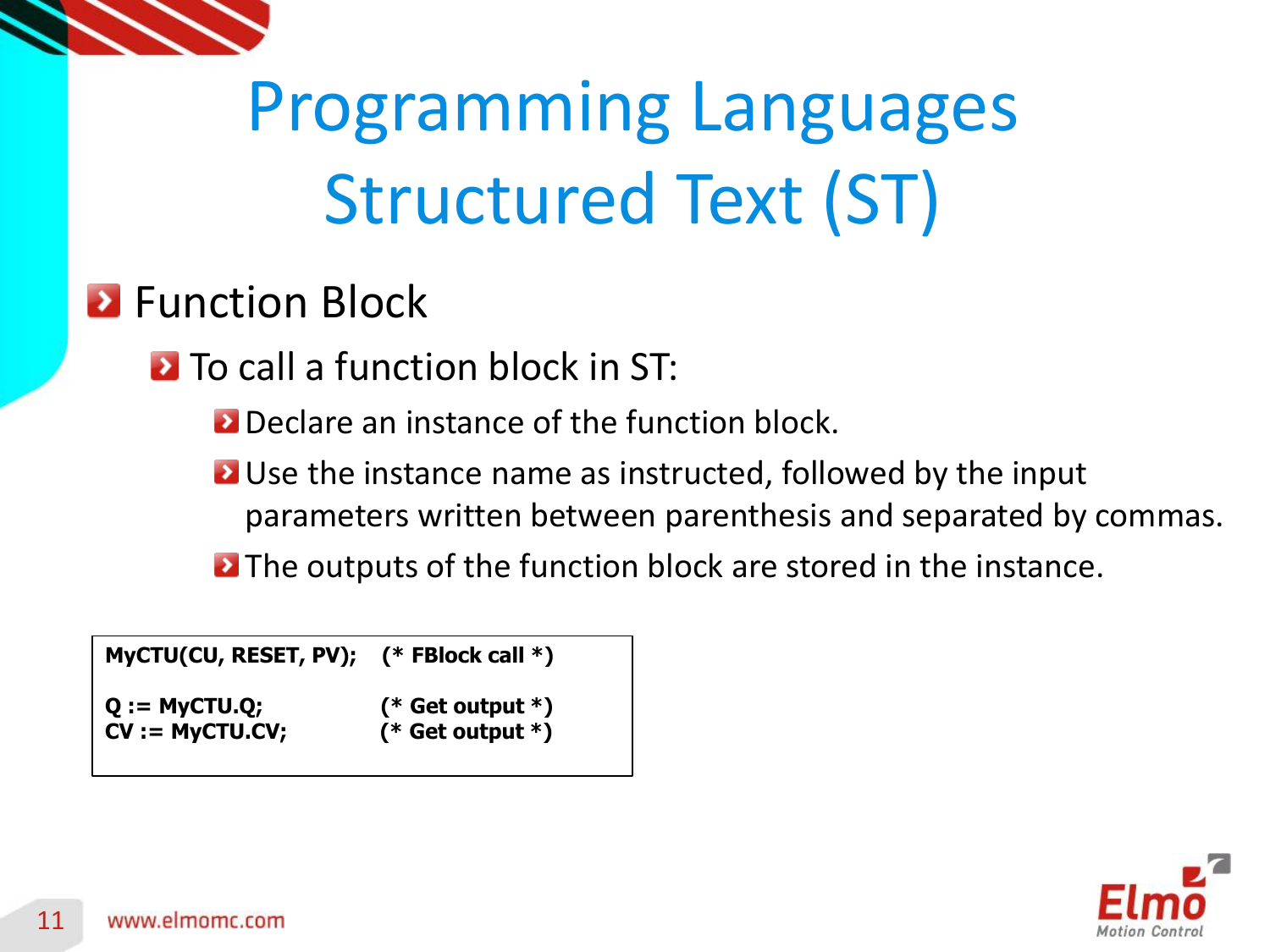